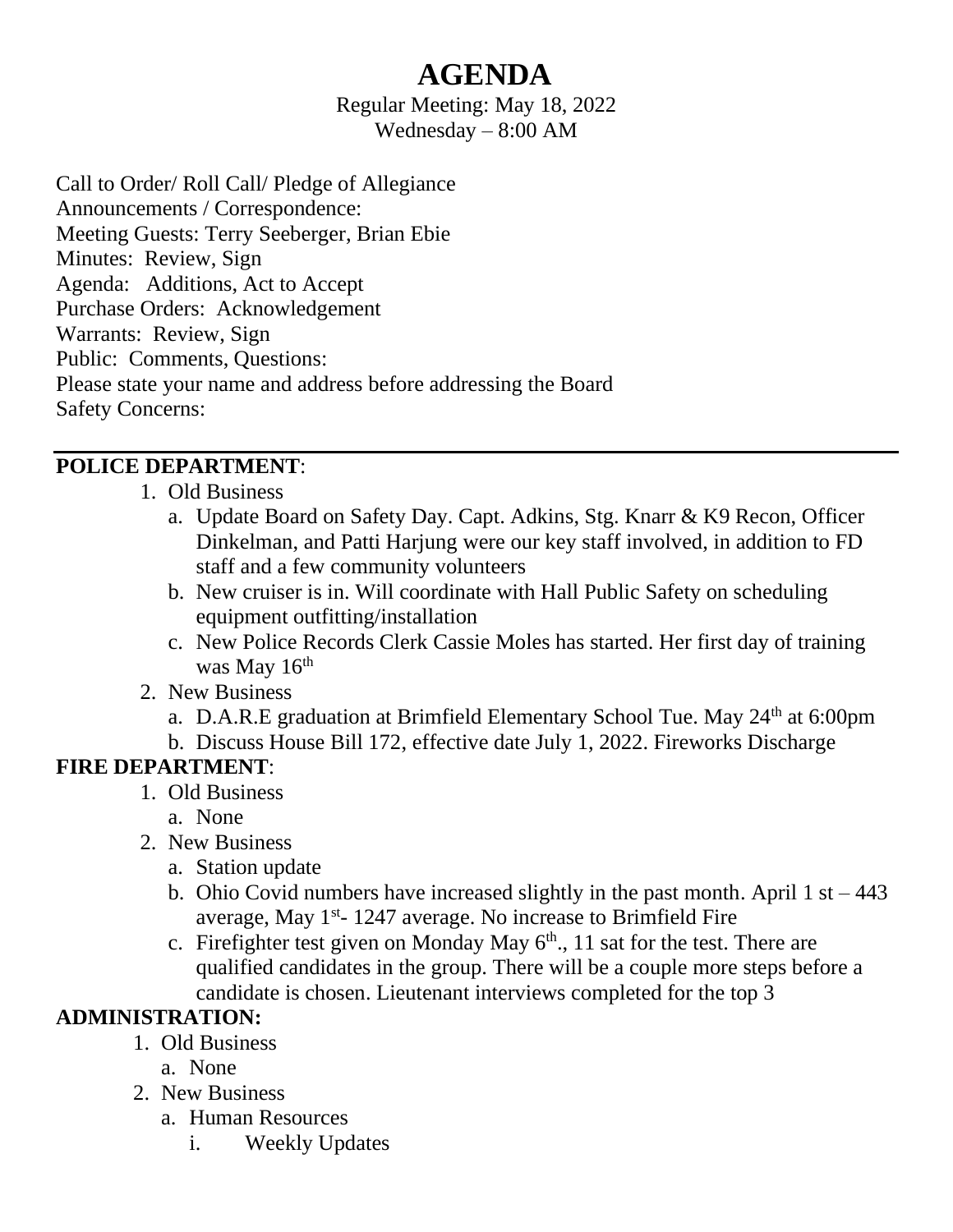- ii. 1<sup>st</sup> Otr. Status report
- iii. Project list moving forward
- iv. Policy & Procedure manual update
- v. Job Descriptions
- vi. Step raise document update
- b. Information Technology
	- i. Cyber Security & Last Pass
	- ii. Website re-build and branding
	- iii. One Drive Migration
	- iv. Network Mapping and Documentation
	- v. Quarterly Reporting
- c. Fire Station & Administration Building Project
	- i. Solar Power

# **ZONING / ECONOMIC DEVELOPMENT:**

- 1. Old Business
	- a. None
- 2. New Business
	- a. We made progress with 1435 Tallmadge & 1863 Old Forge abandoned home violations. Reinspection of 1435 Tallmadge was on Wednesday May 11<sup>th</sup> at 12:00 pm. We are waiting the inspection sheets from all departments. 1863 Old Forge mediation is to follow and I will notify Trustee's when I have a date
	- b. Search Warrants were obtained on Wednesday May  $11<sup>th</sup>$  for the following properties: 4545 State Route 43, 1354 Brimfield Drive, and 5305 Mogadore Road. After inspections, I will let Trustees know the stats
	- c. Request Board Approval for the revised Brimfield Township Zoning fee sheet. We only revised the Temporary Vendor as requested last meeting
	- d. Request Board Approval of Maplecrest Road Extension Legal Services with attorney Terry Seeberger. Mr. Seeberger is here to explain and answer questions

# **ROAD DEPARTMENT:**

- 1. Old Business
	- a. None
- 2. New Business
	- a. Fire Station bell weighs 1000 pounds
	- b. Removed trees at Kelso House
	- c. Part time worker has started and doing well

# **PARKS & RECREATION:**

- 1. Old Business
	- a. None
- 2. New Business
- a. None

## **CEMETERY:**

- 1. Old Business
	- a. None